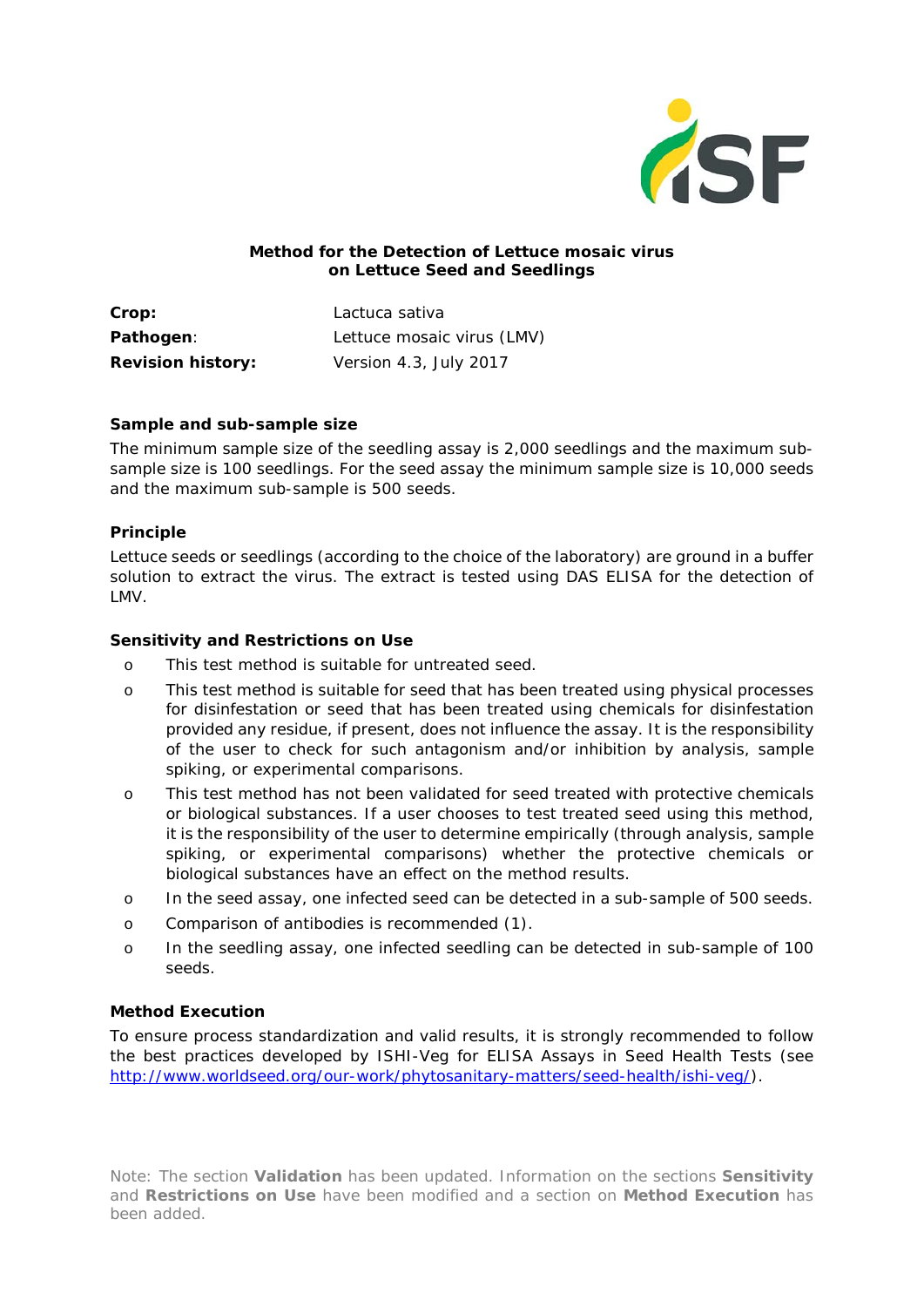## **Validation**

These methods have been used in the seed industry since 1990 (2, 3, 4, 5 and 6). Validation was done in an ISHI–Veg comparative test (7).

The method has been approved by the US National Seed Health System (NSHS) as a Standard A (see [http://seedhealth.org/seed-health-testing-methods/\)](http://seedhealth.org/seed-health-testing-methods/).

#### **Method description**

### **1. Coating of ELISA plates**

- 1.1. Add appropriate (as defined by supplier) dilution of LMV coating serum to coating buffer. Ensure that the antisera are not only suitable for diagnostics but as well for the detection of viruses in extracts of seeds and seedlings.
- 1.2. Coat plates with 180 µl of coating buffer/well.
- 1.3. Cover ELISA plates with lid or wrap with plastic wrap to minimise evaporation.
- 1.4. Incubate ELISA plates overnight with coating buffer at 4 °C.

### **2. Extraction of virus from seedlings or seeds**

#### 2.1. Virus extraction from seedlings

- 2.1.1. Weigh or count the number of sub-samples needed. For each test use a positive and negative seed lot as a control to validate the results of the test.
- 2.1.2. Place a filter paper (20 x 14 cm) in the seedling germination box(es) (20 x 15 x 3 cm) (Schleicher & Schuell No. 3014). Alternative sizes of filter paper and box can also be used.
- 2.1.3. Transfer each sub-sample (100 seeds) onto the pleated filter paper. Spread the seeds throughout the pleat avoiding the edges (ca. 1-2 cm) to allow them to germinate uniformly.
- 2.1.4. Saturate the filter paper of each seedling germination box with water.
- 2.1.5. Close the germination box(es) with a transparent lid and incubate for 2 days at 15 °C in darkness.
- 2.1.6. Add 10 ml of water to each box. Note that the amount of water depends on the type of filter paper used.
- 2.1.7. Transfer the germination box(es) to an incubator (18-20 °C) with 8 hours of light (ca. 900 lux) per day and incubate the boxes for 4 days.
- 2.1.8. Remove seedlings from the germination box(es) and transfer them to a tube or other suitable container. Add 1.0 ml extraction buffer and grind each subsample using a power driven crusher (e.g. Pollahne, Germany). An alternative extraction device (such as a roller or pneumatic press) could be used if the results are comparable to those obtained using the crusher described above

#### 2.2. Virus extraction from seed

- 2.2.1. Weigh or count 20 x 500 seeds per sample. For each test use a positive and negative seed lot as a control to validate the results of the test.
- 2.2.2. Grind the seeds of each sub-sample in at least 5.0 ml extraction buffer using a power driven crusher (e.g. Pollahne, Germany). An alternative extraction device could be used if the results are comparable to those obtained using the crusher described above.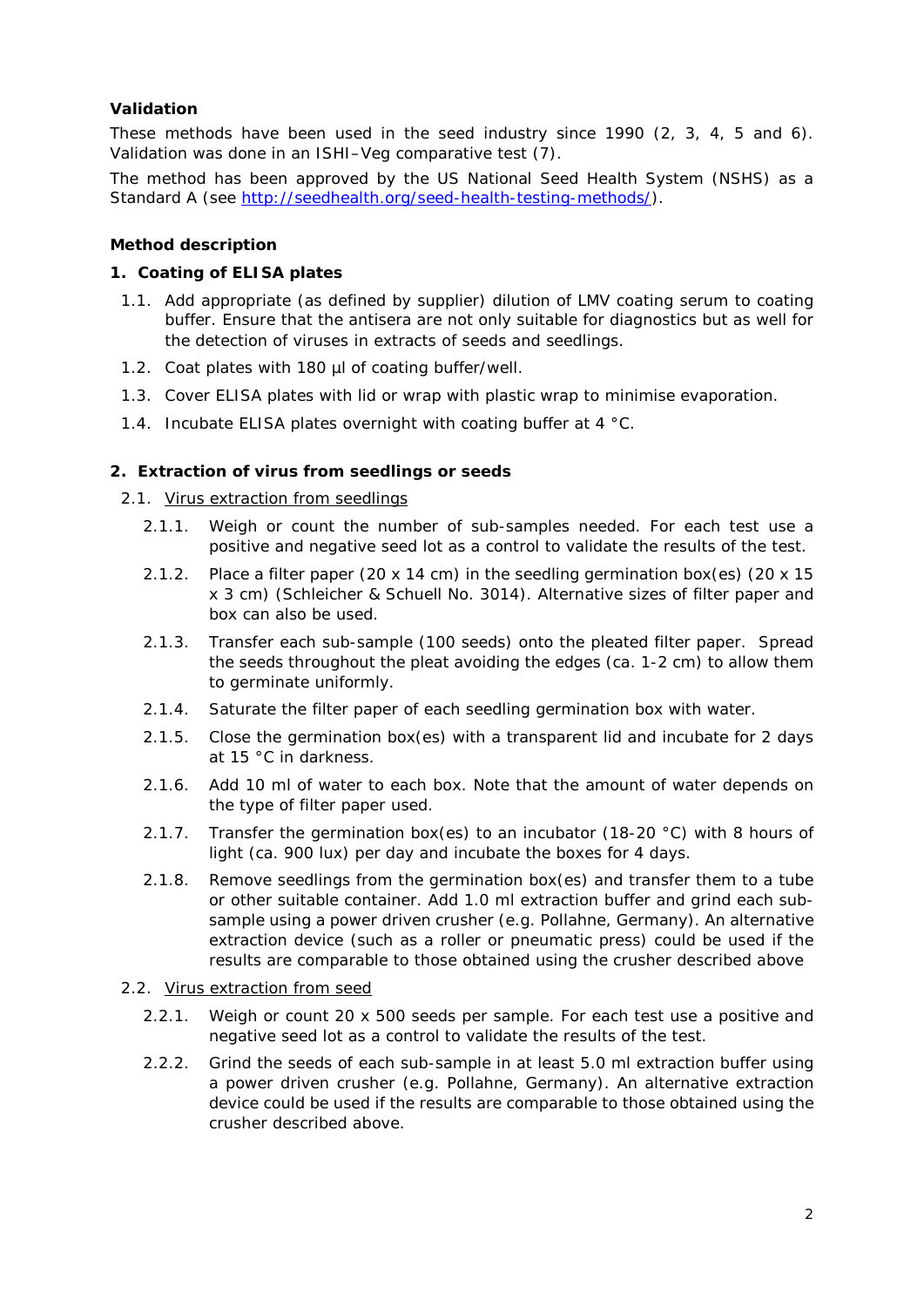2.2.3. Collect at least 1.5 ml of the seed extract into a tube. Process extracts within 4 hours after crushing. Store extracts at 4 °C if not processed immediately. Centrifugation can be used for clarification of seed extracts.

## **3. Incubation of extract on ELISA plates**

- 3.1. Remove coating from ELISA plates and rinse them well (e.g. three times) with PBS-Tween to remove residues. Alternatively use a suitable washing device.
- 3.2. Immediately after rinsing, transfer 180 µl of each seedling or seed extract into a well. Use at least two wells per sub sample.
- 3.3. Add to each ELISA plate the appropriate positive, negative (healthy seed extract) and buffer controls. For the positive control it is recommended to use at least two dilutions: one 'low' dilution that gives a high extinction (D0 higher than 1.00 after one-hour incubation time) and a 'high' dilution that gives extinction just above the detection threshold (usually D0 around 0.20 after one-hour incubation time).
- 3.4. Cover plates with a lid or wrap with foil to minimise evaporation and incubate ELISA plates overnight at 4 °C.

### **4. Incubation of conjugate on ELISA plates**

- 4.1. Prepare the appropriate dilution of LMV-conjugated antiserum using conjugate buffer.
- 4.2. Remove seed extracts from the ELISA plates and rinse them well (e.g. three times) with washing buffer PBS-Tween to remove residues of the seed extract. Alternatively use a suitable washing device.
- 4.3. Immediately after rinsing, add 180 µl of diluted conjugate to each well of the ELISA plate.
- 4.4. Cover plates with a lid or wrap with plastic foil to minimise evaporation and incubate plates for three hours at 37 °C.

#### **5. Addition of substrate to ELISA plates**

- 5.1. Prepare the substrate solution (10 mg para-nitrophenol phosphate in 20 ml of substrate buffer). Use an alternative substrate when the antiserum is conjugated with peroxidase.
- 5.2. Remove the conjugate from ELISA plates and rinse them thoroughly (e.g. three times by hand) using washing buffer PBS/Tween20 or alternatively use a reliable washing device.
	- Note that this step is especially critical for reducing the background.
- 5.3. Add 180 µl of substrate buffer to each well and incubate for 2 hours at 20 °C. Cover plates with lid or wrap with plastic foil.
- 5.4. Measure extinction (A405) with spectrophotometer. First check whether the positive and negative controls react according to expectations.

#### **6. Evaluation**

For the interpretation of ELISA data different threshold calculations are in use (8). One method to establish a negative cut-off value is 3.25 times the standard deviation plus the healthy sub-samples average. An alternative is to use a threshold of 2 times the average of healthy sub-samples.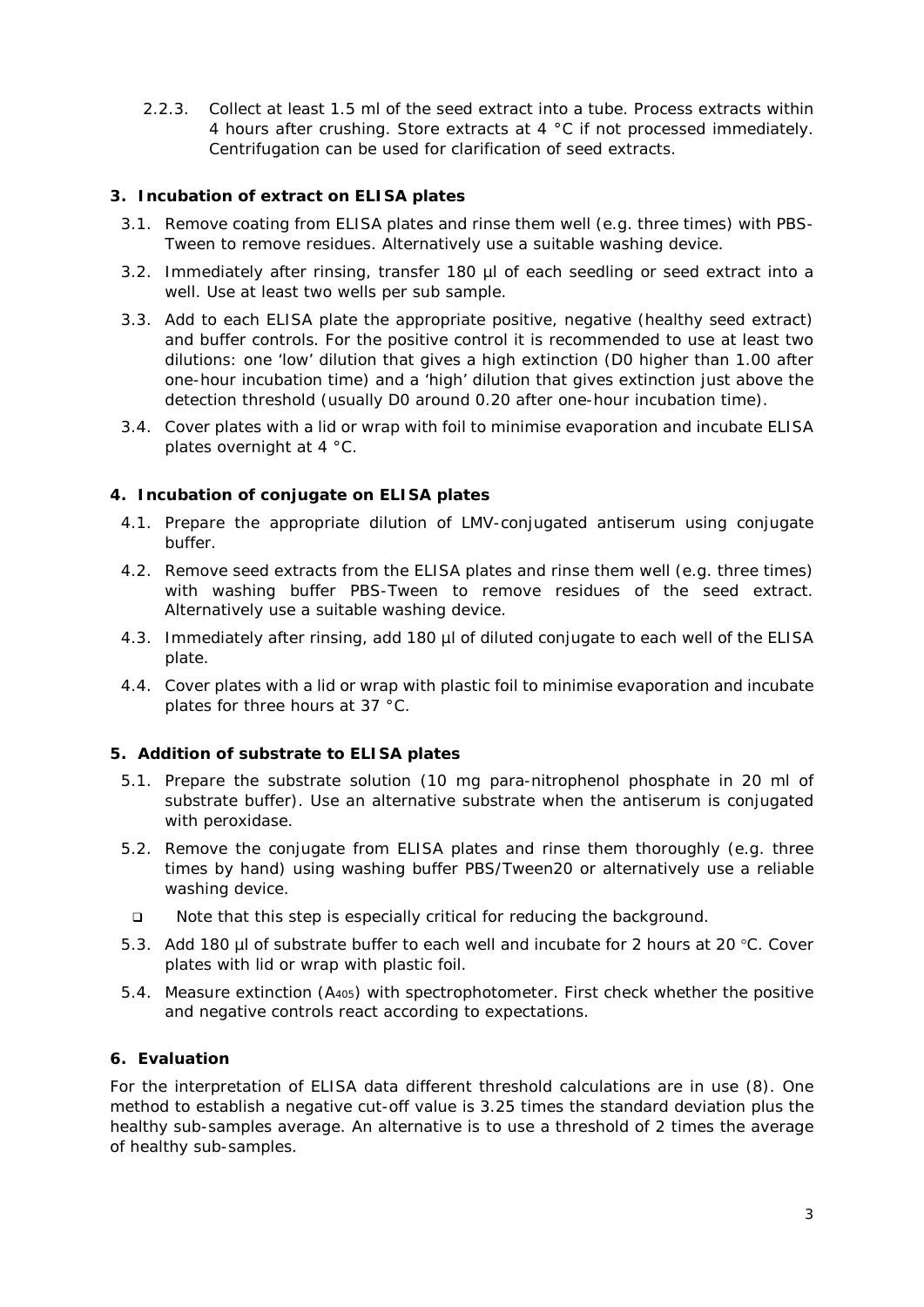# **Buffers Coating buffer per liter**

| Na <sub>2</sub> CO <sub>3</sub> | 1.59g  |
|---------------------------------|--------|
| $N$ aHCO <sub>3</sub>           | 2.93 g |
| PН                              | 9.6    |

## **PBS Tween buffer per liter**

| NaCl                            | 8.0 <sub>g</sub>    |
|---------------------------------|---------------------|
| KH <sub>2</sub> PO <sub>4</sub> | 1.0 <sub>g</sub>    |
| $Na2HPO4$ . 12 H <sub>2</sub> O | 14.5 g              |
| Tween 20                        | $0.5$ ml            |
| Dejonized water                 | 950 ml <sup>*</sup> |

## **Extraction buffer**

| polyvinyl pyrrolidone (PVP 10.000-15.000) | 20.0 g   |
|-------------------------------------------|----------|
| <b>PBS</b> tween                          | ∣950 ml* |
| pH                                        | 7.4      |

\*Adjust the volume to 1 liter

## **Conjugation buffer**

| bovine serum albumin (or ovalbumine) | 5.0 <sub>q</sub> |
|--------------------------------------|------------------|
| PBS tween                            | 950 ml*          |
| pH                                   |                  |

\*Adjust the volume to 1 liter

## **Substrate buffer**

| Diethanolamine                      | 97 ml   |
|-------------------------------------|---------|
| Dejonized water                     | 850 ml* |
| $ pH$ (adjust with HCl, e.g. 36.8%) | 9.8     |

\*Adjust the volume to 1 liter

## **References**

- 1. Borgsteede, D. (2014). Validation of antibodies for the detection of Lettuce Mosaic Virus on Lettuce seeds. ISHI-Veg Research Report. Nyon, Switzerland: International Seed Federation.
- 2. Falk, B.W., and Purcifull, D.E. (1983). Development and application of an enzymelinked immunosorbent assay (ELISA) test to index lettuce seeds for lettuce mosaic virus in Florida. *Plant Disease* **67**:413-416.
- 3. Jafarpour, B., Shepherd, R.J., and Grogan, R.G. (1979) Serological detection of bean common mosaic and lettuce mosaic viruses in seed. *Phytopathology* **69**: 1125-1129.
- 4. Maury-Chovelon, C. (1984). Recherches sur la détection du virus de la mosaïque de la laitue par la méthode immuno enzymatique: adaptation au contrôle de l'état sanitaire des graines. Avignon, France: INRA.
- 5. Van Vuurde, J.W.L, and Maat, D.Z. (1983). Routine application of ELISA for the detection of lettuce mosaic virus in lettuce seeds. *Seed Science & Technology* **11**: 505- 513.